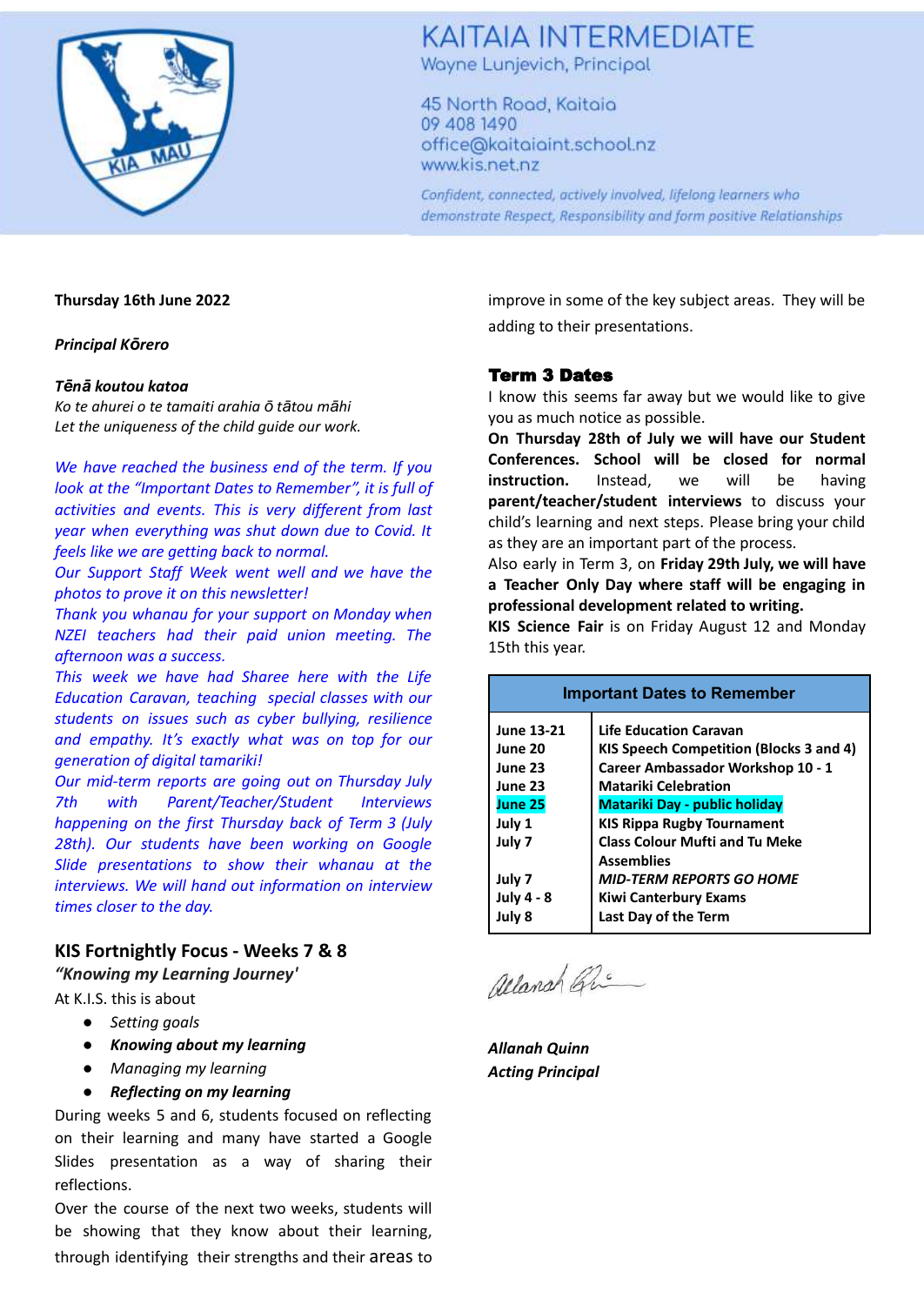





# **Netball Training**